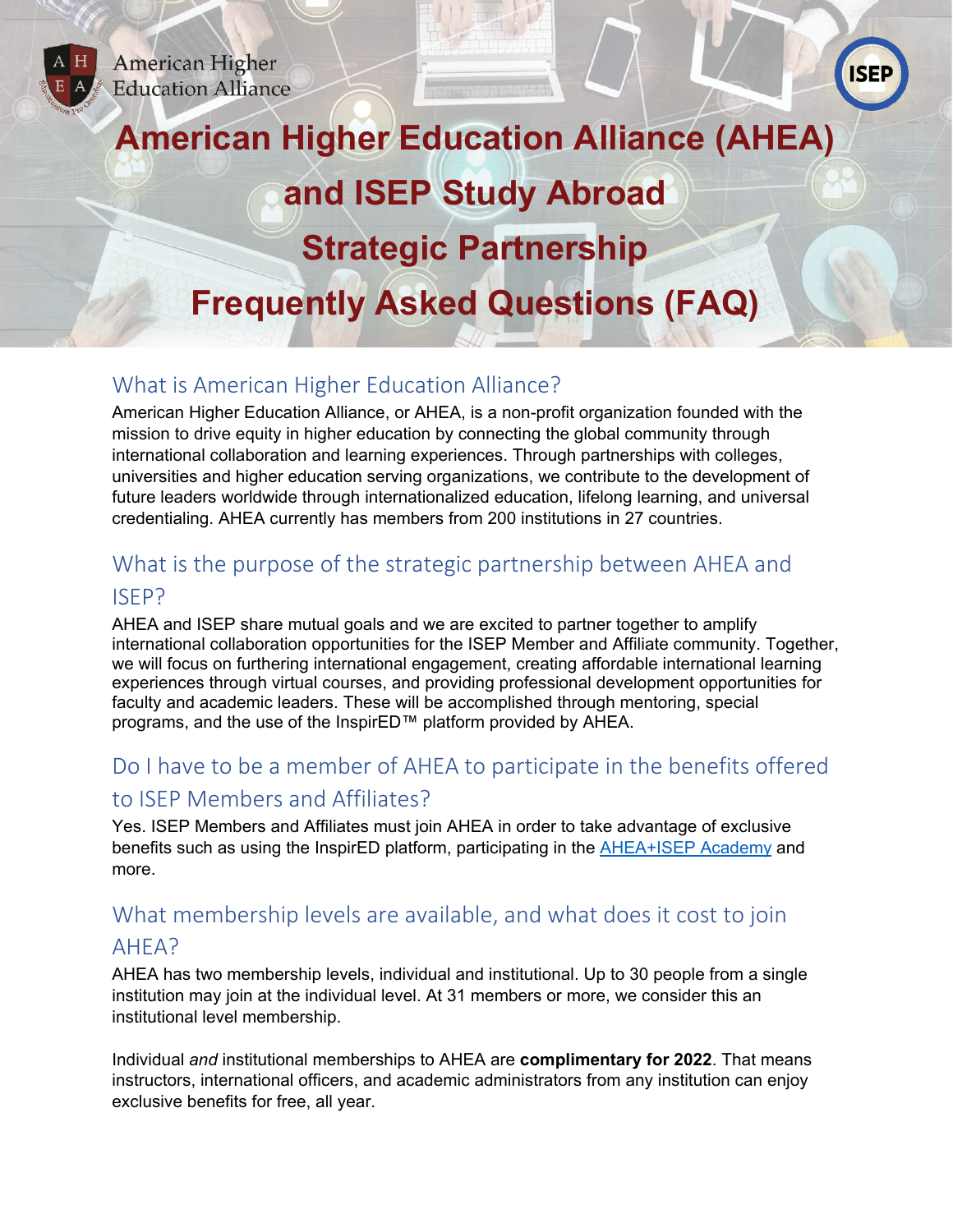Beginning January 1, 2023, individual memberships will remain complimentary. The institutional level membership will cost a nominal fee of 10 cents (USD) per user, per month, or institutions may apply for the InspirED Educators Grant to determine if they qualify to continue their membership on a complimentary basis.

## What are the benefits of joining AHEA?

AHEA provides our members with a variety of benefits, including

- Collaboration and networking on an international level
- Professional development resources
- Benchmarking and data services
- Grants and scholarships to assist with professional collaboration and engagement
- Use of the InspirED™ platform for creating and teaching courses, certificates and curriculum

A more detailed explanation of these benefits may be found at<https://www.ahealliance.org/ISEP>

# Are there any additional benefits for ISEP Members and Affiliates that join AHEA?

Yes! We are pleased to offer individuals and institutions from the ISEP community these additional benefits:

#### *AHEA+ISEP Academy*

The **AHEA+ISEP Academy** is an exclusive program that provides structured mentoring and best practices provided by virtual exchange experts. Working within a small cohort of ISEP Academy Fellows, you will be matched with collaborators and mentored through the process of designing a COIL/virtual exchange course using the InspirED platform. Topics in this 8-week Academy include an overview of the COIL methodology; the virtual exchange course planning process, including what barriers to anticipate and how to overcome them; how to use the InspirED platform to collaborate and develop your course; additional tools and technologies to make your virtual exchange an engaging experience for your students; and an individual review of and feedback on your course syllabus, identified learning outcomes and activities. Due to limited space, this exclusive benefit requires an application process for the AHEA+ISEP Academy, which is offered in the Spring and Fall terms each year.

#### *ISEP Community Forum*

Exclusively for faculty and administrators from ISEP institutions, this discussion forum provides a space for ISEP Members and Affiliates to brainstorm virtual collaborative coursework, discuss methodology, share research interests, seek support from ISEP, and participate in research surveys. The ISEP Community Forum is moderated by ISEP staff.

#### *Teach Online Courses through BlendED™ Learning Management System*

AHEA offers every individual faculty member the opportunity to teach one course per term to an unlimited number of students *for free* through our BlendED™ LMS in the InspirED platform. ISEP individual faculty members, however, may teach *two courses for free* in BlendED, each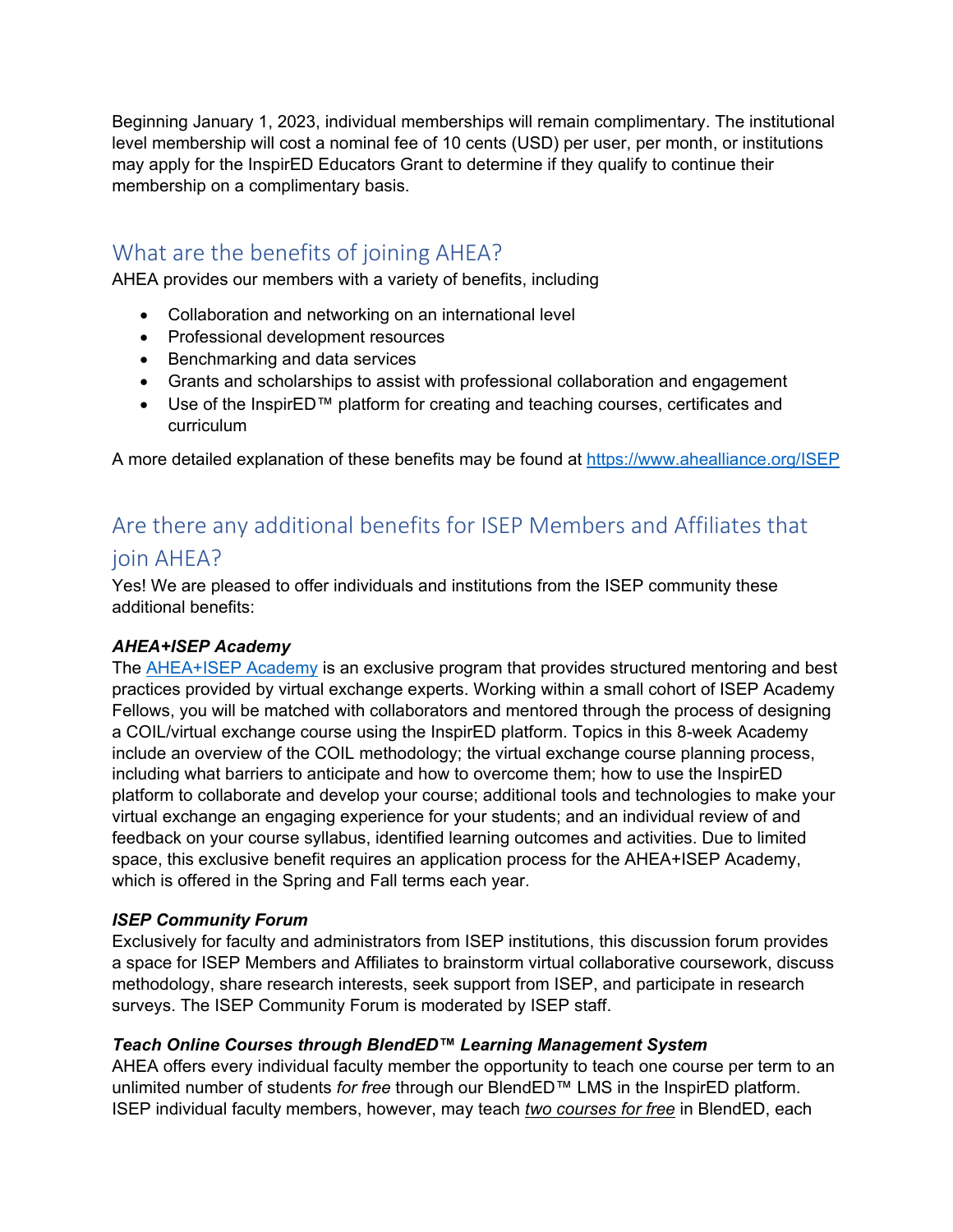term, to an unlimited number of students. This provides the perfect opportunity for you to add a virtual cross-cultural component to on-campus courses and enables an institution-neutral 'third space' in which to teach your new virtual exchange course globally.

#### *ISEP Digital Badges*

Faculty from ISEP institutions will have a digital ISEP badge added to their profile in the InspirED platform. This badge provides a quick visual identification of others within the ISEP community and enables easier networking and collaboration between members.

Additionally, all AHEA+ISEP Academy Fellows will receive a badge confirming completion of program and certification from the Academy.

## What is the InspirED platform?

InspirED is an integrated, cloud-based, mobile ready platform focused on faculty and their students. In short, by using InspirED, members may network, collaborate and teach together.



Recorded demonstrations of InspirED may be found on our website at [https://www.ahealliance.org/demo-library/.](https://www.ahealliance.org/demo-library/)

# Can I learn more about AHEA and the InspirED platform prior to joining?

Yes. We are offering two 'AHEA Welcome and InspirED™ Platform Demonstration' sessions for ISEP Members & Affiliates. During these online events, participants will learn about AHEA and how to:

- Identify colleagues with similar professional interests to build and expand international partnerships
- Collaborate to develop virtual exchange/COIL courses
- Leverage all the exclusive benefits for ISEP Members and Affiliates, including teaching your virtual exchange courses through the InspirED platform